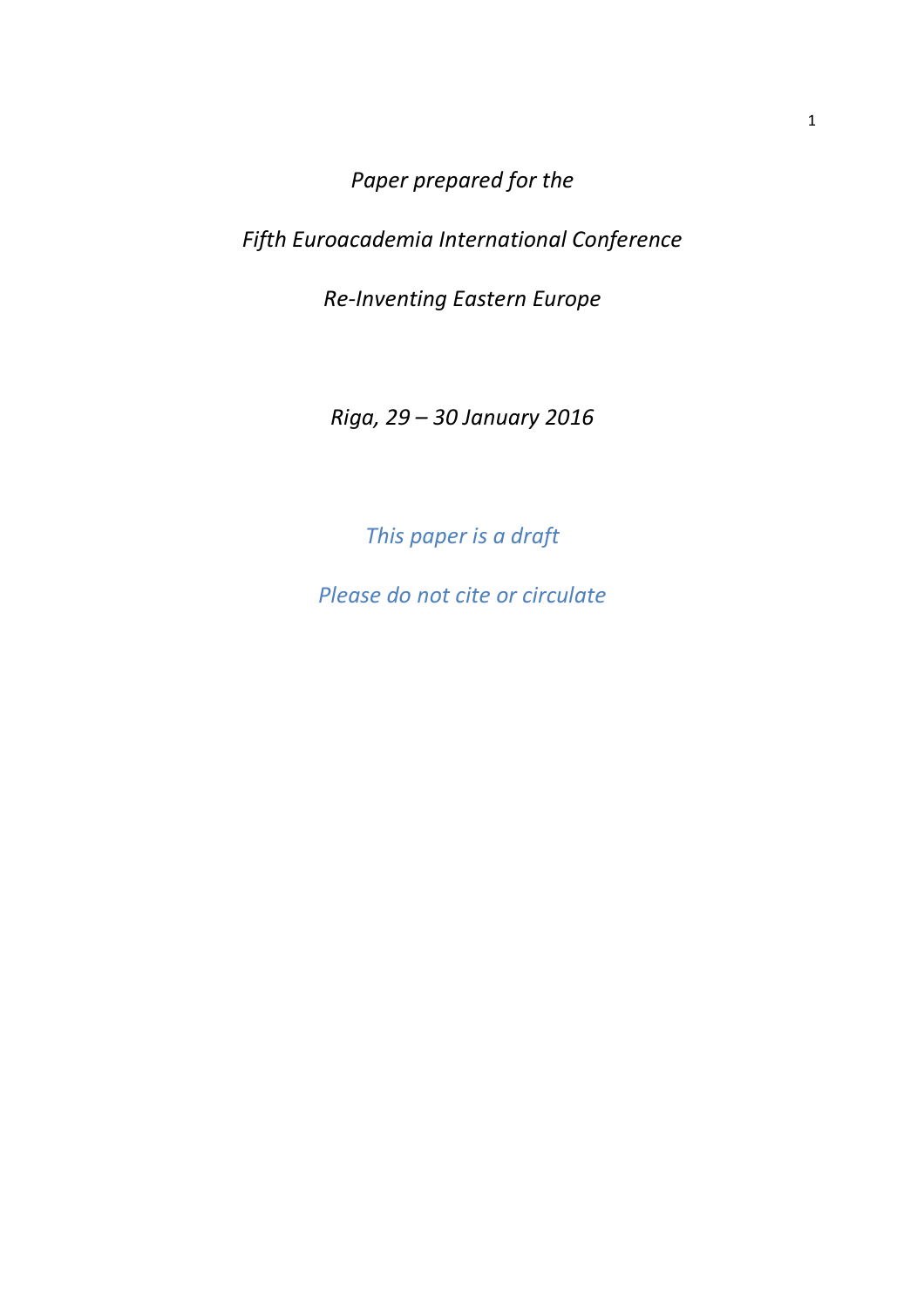## The *Punctum* of Lived Experience or an Autobiographic Reading of Herta Muller's *The Appointment* (1997)

## Szidonia Haragos

Zayed University, Dubai, United Arab Emirates

In his classic study on photography, *Camera Lucida* (1980), Roland Barthes memorably describes the *punctum*, that detail in a photograph which, in Barthes' view, ultimately determines the viewer's perception of what the particular photo is about. The *punctum* is a "detail" that attracts, "its mere presence" transforming what Barthes refers to as the "reading" of the photograph, yet the *punctum* never coincides with the main referent of a picture. One of the examples Barthes uses to illustrate the concept is a 1921 photograph by Andre Kertesz, showing a blind Gypsy violinist led by a boy. In this picture, the *punctum* for Barthes is the dirt road, "its texture," he writes, "gives me the certainty of being in Central Europe; I perceive the referent, I recognize, with my whole body, the straggling villages I passed through on my long-ago travels in Hungary and Rumania" (45). Barthes works through memory here, and the *punctum* that "pricks" him, coloring his aesthetic pleasure with a tinge of pain, gains definition through what the self remembers. Significantly, Barthes remembers with his "whole body," his is a bodily memory, and his pleasure is juxtaposed with suffering, reaching an intensity he records at the very moment of perception: "What you are seeing here and what makes you suffer…" (7). Because seeing for him leads to memory, and memory records loss, the act of remembering is situated at the very core of understanding and interpretation.

Barthes's reference to his "long ago travels" in Hungary and Romania define for me not the coordinates of travel in the European exotic but the very parameters of my own self. Born and raised in Transylvania, Romania, I have acquired a sense of myself as both Hungarian and Romanian, bilingual and citizen of both countries in the new European Union. This duality of the self is something I need to acknowledge always, hence the space of the in-between, of the faultlines and the border between the two nations and Transylvania as the cauldron mixing both cultures are my real origins. With its doubtful power of iconicity in popular culture, Transylvania is defined by Samuel P. Huntington in his much debated *Clash of Civilizations* as the very borderline between western and eastern "cultures" within Europe, between Roman Catholicism and Greek Orthodoxy.

A recipient of the 2009 Nobel Prize for Literature, Herta Muller was born member of the ethnic German minority in Transylvania. Her writings thus carry a very different potential for pleasure and pain for me, an ethnic Hungarian from Transylvania, than for any other audience around the globe. The fact that I lived through communism myself is yet another factor to acknowledge as most likely influencing my reading for *punctum* in her novels. Such an autobiographic reading is defined for me, therefore, both by a shared, though quintessentially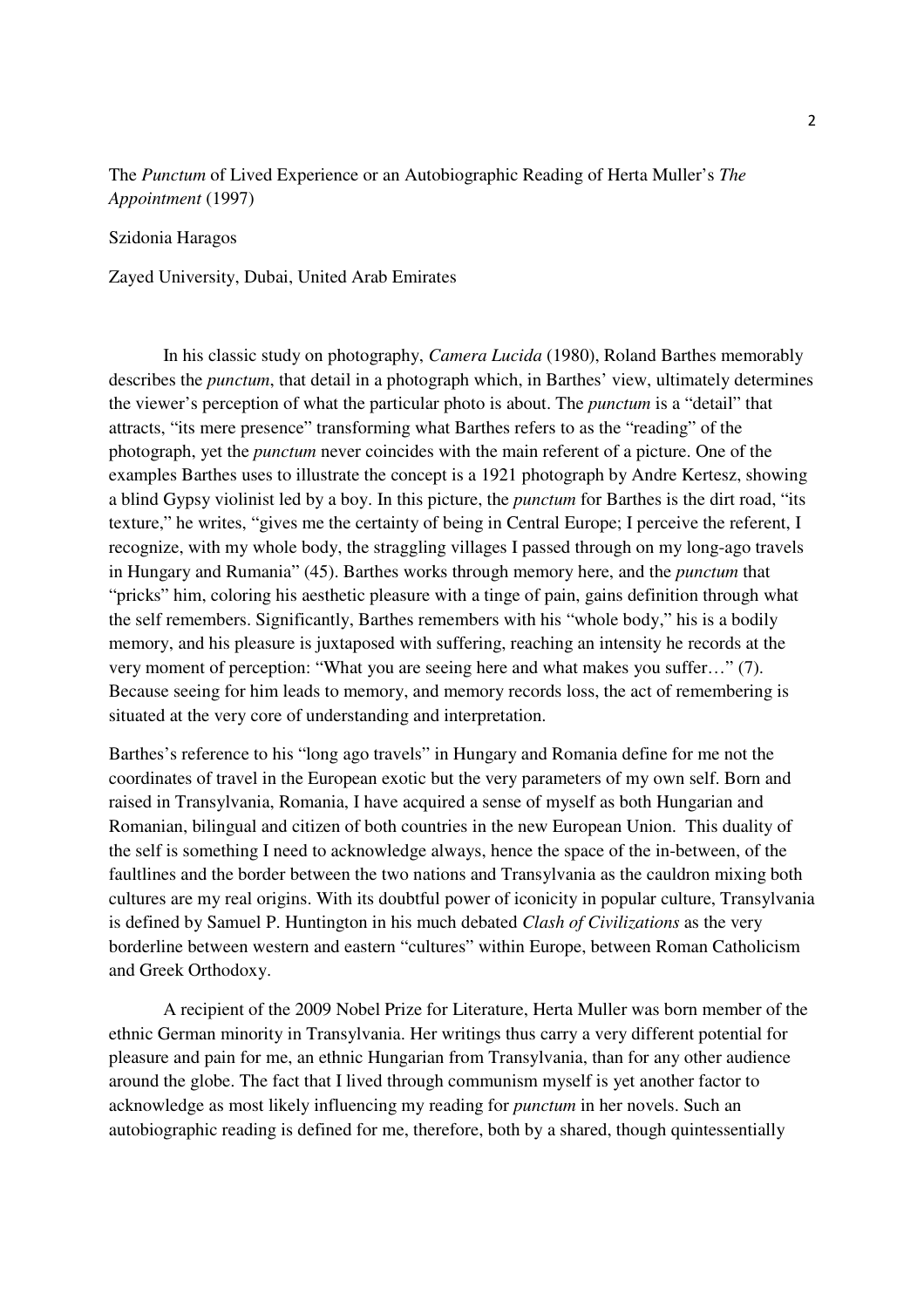different, experience of totalitarian communism and of an essential rootedness in minority discourse determining a complex relationship to Romanian, the official language acquired by Muller at the age of 15. In my own case, Romanian, as a language embedded in the texture of everyday life, was acquired much earlier, yet the virulent chauvinism of the communist regime inflicted such a discriminatory rage against Hungarians that in my own case, fear of speaking for being betrayed by language perpetuated a lifelong inhibition: I speak Romanian with an intermittent accent that comes and goes, depending upon the situation.

Thus, defining my position as an autobiographic reader of *The Appointment*, I read the text for *punctum*, resonating somewhat with Edward Said's *contrapuntal reading* in *Culture and Imperialism*, a reading that holds on simultaneously to two frames of reference: both the one defined by the dominant hegemonic discourse and the one initiated by resistance to that very same domination and discourse. I am obeying what Susan Rubin Suleiman refers to as an "autobiographic imperative" that compels one to read stories that "could have been one's own" (204), thus "not only writing about one's life but … reading about it; reading for it, reading perhaps in order to write about it." Suleiman calls this " 'strong' autobiographical reading," a "prelude or accompaniment to autobiographical writing" (206). Within this mutuality of reading and writing under the sign of the autobiographic, I read *The Appointment* for details that would "prick" me through recollections of my own memories of communist Romania. I am also reading for moments when I recognize the referent as autobiographic, as pertaining to Muller's own life under communism. One could say I am on a double watch-out for the invasions of the real, of a past I recognize not only as Muller's, but also, as my own.

*The Appointment* evokes Muller's own personal experience of being surveilled and persecuted by the Romanian secret service, the infamous Securitatea. She lost her job for refusing to spy on others at the factory she worked at as a translator and was forced into emigration to Germany in 1987, two years before the fall of the Berlin Wall. Yet, because her novel is nevertheless not a self avowed autobiography as such, but relies on the embedding of experiences that resonate with her own life within a fictional story, it qualifies as *autofiction* defined as "Fiction, of events and facts strictly real" (Doubrovsky). It is perhaps equally important to note the very act of resistance or avoidance inherent in the narrative gesture of writing an autofictional account and significantly not an autobiography. "Autobiography is a resisting genre, a site of resistance," writes Claudine Raynaud thinking in terms of the genre itself, life writing as still a relative newcomer within the literary field, still relegated to the margins. But if one turns away from autobiography and resists entering its very locus as par excellence a "site of resistance," choosing to write *autofiction* instead, the act of resistance is also transferred onto the level of the narrative where moments of autobiographical truth acquire the intensity of a *punctum* in Barthes's understanding. Perhaps writing autofiction instead of autobiography is a narrative gesture akin to that "*cordon sanitaire*" Primo Levi defines as a kind of self-defense because, as he notes, "It is easier to deny entry to a memory than to free oneself from it after it has been recorded" (The Memory of the Offense," 31). In *The Appointment*, such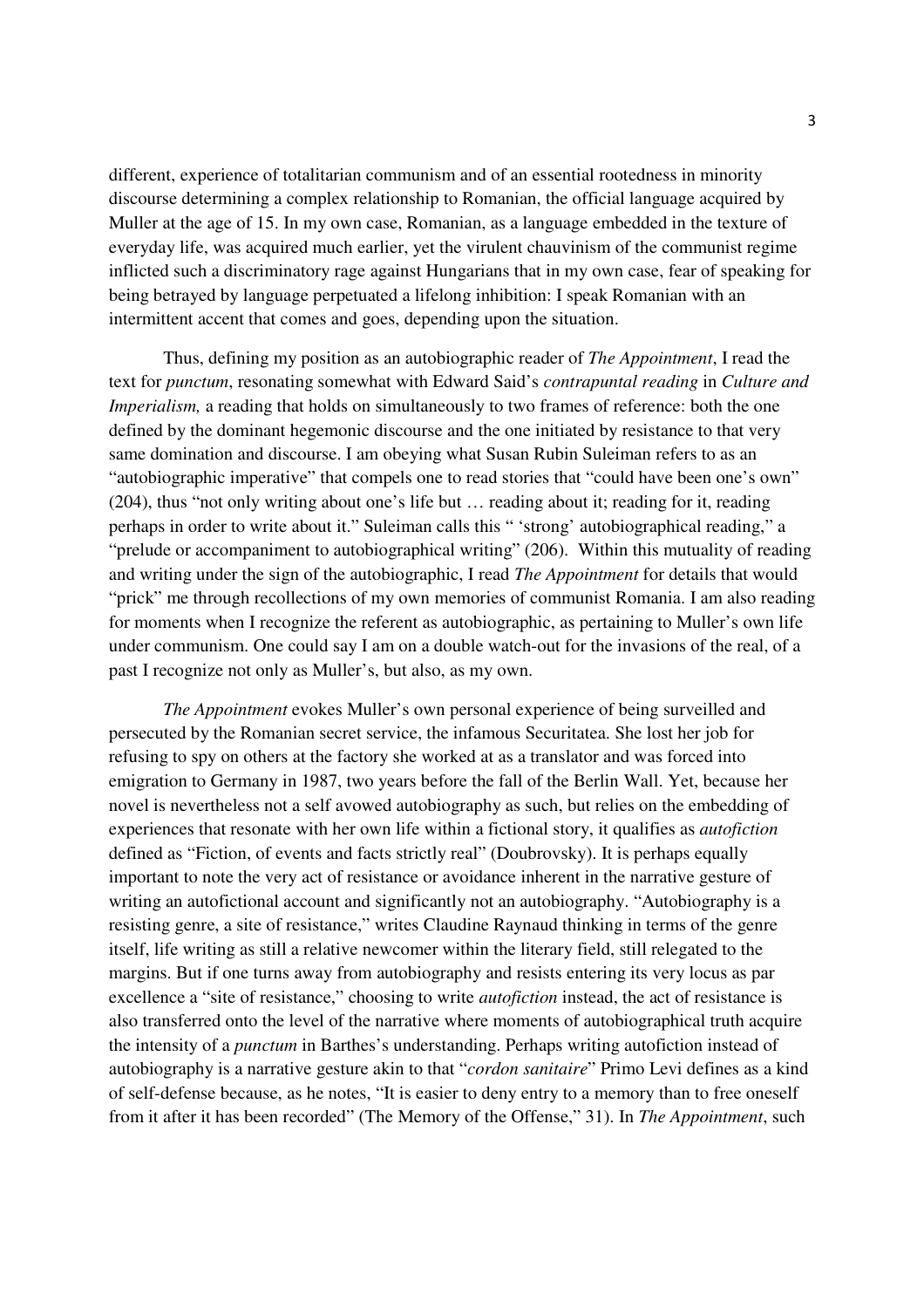a *cordon sanitaire* of the narrative itself actively assists the narrator in delaying trauma, in postponing its registration so that survival becomes possible when survival is a challenge: "I had stopped asking myself questions before going to sleep, questions about how to get through the days, since I didn't know the answer" (126). She registers the debilitating fear, the intimidation, the humiliation: "The worst thing is feeling that my brain is slipping down into my face. It's humiliating, there is no other word for it, when your whole body feels like it's barefoot. But what if there aren't any words at all, what if even the best word isn't enough"(4).

The conscious effort to stop "asking…questions" is reflected upon the surface level of the text through the total absence of question and exclamation marks. Not that the text is void of questions or exclamations, of the narrative intent to probe into meaning or deliver an order saturated with emotions, good or bad. Conversely, what this autobiographic fiction reflects is the gradual stifling of individual will in the world inhabited by its anonymous female narrator: communist Romania in the years of the regime of Nicolae Ceausescu (1965-1989). Hence what the conspicuous absence of question and exclamation marks signal is the restrictive force of an authoritarian regime imposing its limitations on the individual's mental space, on his or her attempt to influence reality, the unfolding of events defining one's life. Life lived in the shadow of dictatorship is life restrained and stripped of its very essence: of the potential to assert its uniqueness. Simultaneously, such a lack also signals a certain re-calibration of the past, the stripping off of that potential for liberation that the past might have held: the questions of the past are closed down by the memory that recalls them. In a defensive move, the infinite variation of answers the questions would trigger is curtailed by the motion implicit in affirmative sentences encapsulating finite thoughts and the limited range of one, single response.

 Though the main line of the narrative follows the protagonist's ubiquitous tram ride through an anonymous city, and though she registers the various incidents related to passengers getting on and off the tram, what really preoccupies her is remembering. As if to ward of the imminent future and the interrogation that it brings with itself, her tram ride leads her back into the past, but a past equally disturbing and difficult as the present or the foreboding future. It is not thus facile escapism that drives the remembering; the stream of consciousness elicits the past because, when both present and future are frightening to access, the past is at least that cul-de-sac where terror is already known and survived, hence, in retrospect, easier to handle. Through her repeated returns to the past, she eliminates all its questions; the text is replete with interrogative sentences that all pose questions while they end with a full stop. As if, in a novel about surveillance and torturous investigation, the victim subjected to the constant interrogation would want to take revenge on the past rendered relatively innocuous by distance. The past becomes the victim of the victim, of an instinct rendered impotent by terror that turns upon itself and its only space for action, the one preserved in memory. She recalls one evening before one of her many appointments with the secret police. It's an evening she spends together with her lover, Paul, both paralyzed by fear, the exchange between them boiled down to a series of affirmative interrogatives: "What's that. Sausage, I said. And that. Tomato. And what on earth is that. Bread.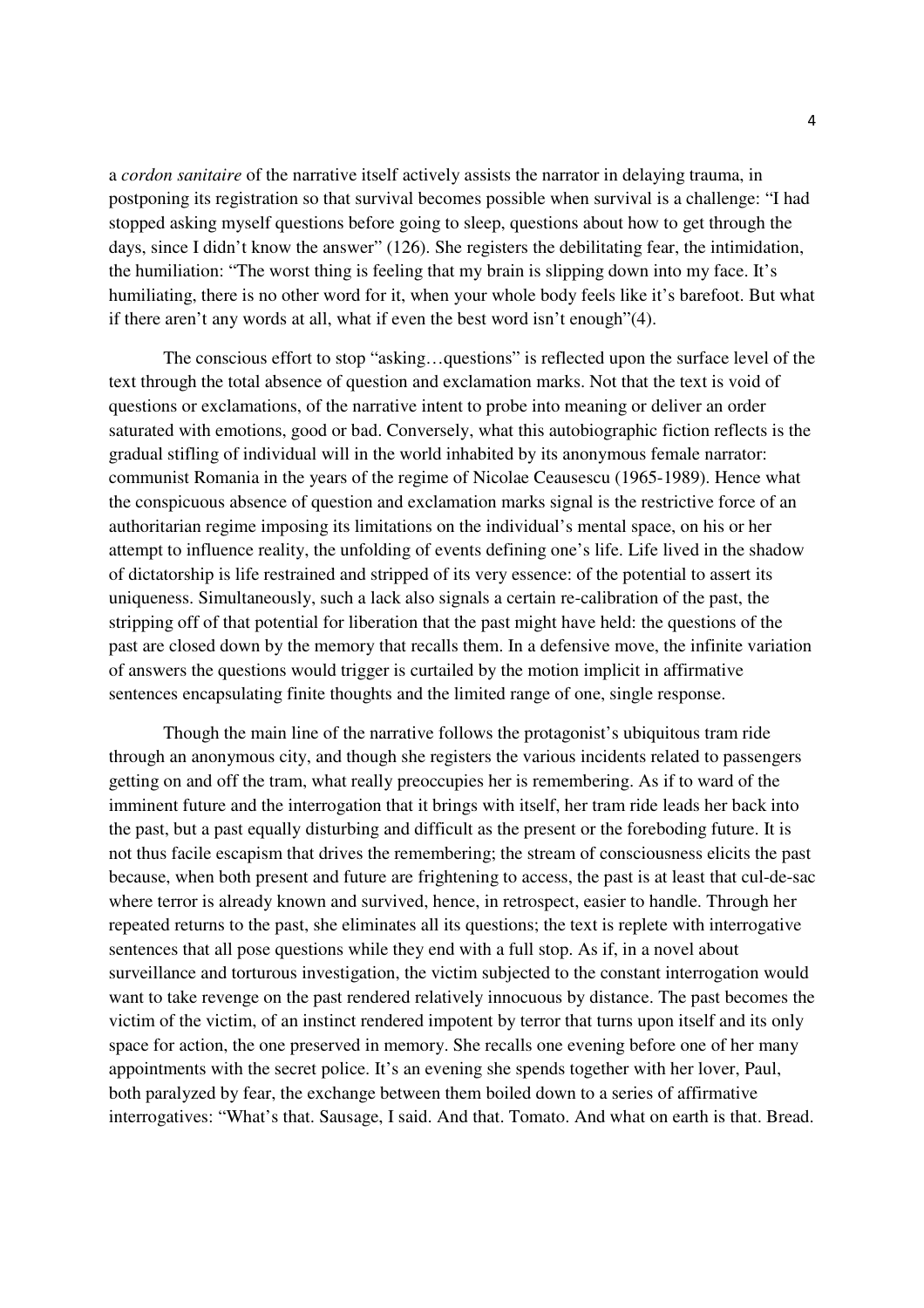And what's that. Salt and a knife. The other thing is a fork. As he chewed, Paul looked across of me, as if he had to find me…If I'm arrested anytime soon…or if you're…His chewed-up food dragged the words into his throat." The oppressive vignette closes with the remark: "We should clean up in case we have an unexpected visitor today" (130). The "visitor" is obviously a code name for a Securitate agent.The narrator starts to be "summoned" through finite, controlled affirmations registered as orders. The summons come in retaliation to her attempt to become a "dissident," hence to go against the Party's ideology, to formulate her own version of reality and provide a different scenario for her own life. She does this by hiding little bits of paper in the pockets of suits she is sewing at the local factory where she works. The camouflaged messages are addressed to Italian men who would buy these suits and might respond to her marriage proposals that would help her out of the country. No one responds, and she is reported for sabotage and soon fired with a record at the Securitate and an endless series of appointments with Major Albu.

If we consider Hanna Arendt's assertion that totalitarianism seeks the "total domination" of human beings, we see in Muller's *The Appointment* the workings of an individual consciousness undergoing the very process of being ground down, of being assaulted from all directions by the system that seeks to annihilate it. For Arendt, in her essay "On the Nature of Totalitarianism," the ultimate action performed by "totalitarian terror" upon individual consciousness is aimed at "stabilizing" people, "to make them static, in order to prevent any unforeseen, free or spontaneous acts that might hinder freely racing terror" (341). Within the context of terror, stagnation is induced in order to facilitate control. Totalitarianism, in Arendt's view, distinguishes itself thus through relentless pressure, gradually restricting formative personal space and movement: "it simply and mercilessly presses men such as they are, against each other so that the very space of free action … disappears" (342-43). The idea of forced immobility, of being fixed, if not "formulated...pinned and wriggling on the wall," echoing T.S. Eiot's Prufrock, is also a point frequently stressed in trauma theory and in definitions of trauma as such. Writers and practicing psychologists often remark that "a feeling of helplessness, of physical or emotional paralysis is fundamental in making an experience traumatic. Such "psychological and physical immobilization" prevents "the appropriate categorization of experience," hence the normal meaning-making process of the mind is halted, leading to the "hyperamnesia and dissociation" that characterizes the behavior of traumatized individuals who block the traumatic experience at the moment of its occurrence. (Freud would call this repression and latency or a delayed response.) Because in its enormity or monstrosity, it does not fit the previous paradigms of meaning making, such experiences are not integrated into people's memories, they are kept as so called "traumatic memories," set apart from "narrative memories," memories that can be narrated precisely because they are not traumatic, hence they can be accessed (Van der Kolk and Van der Hart).

The inherent moral stance in much of Muller's fiction resides in the very transitioning from traumatic to narrative memories, in her continuous attempt at writing the fear imposed by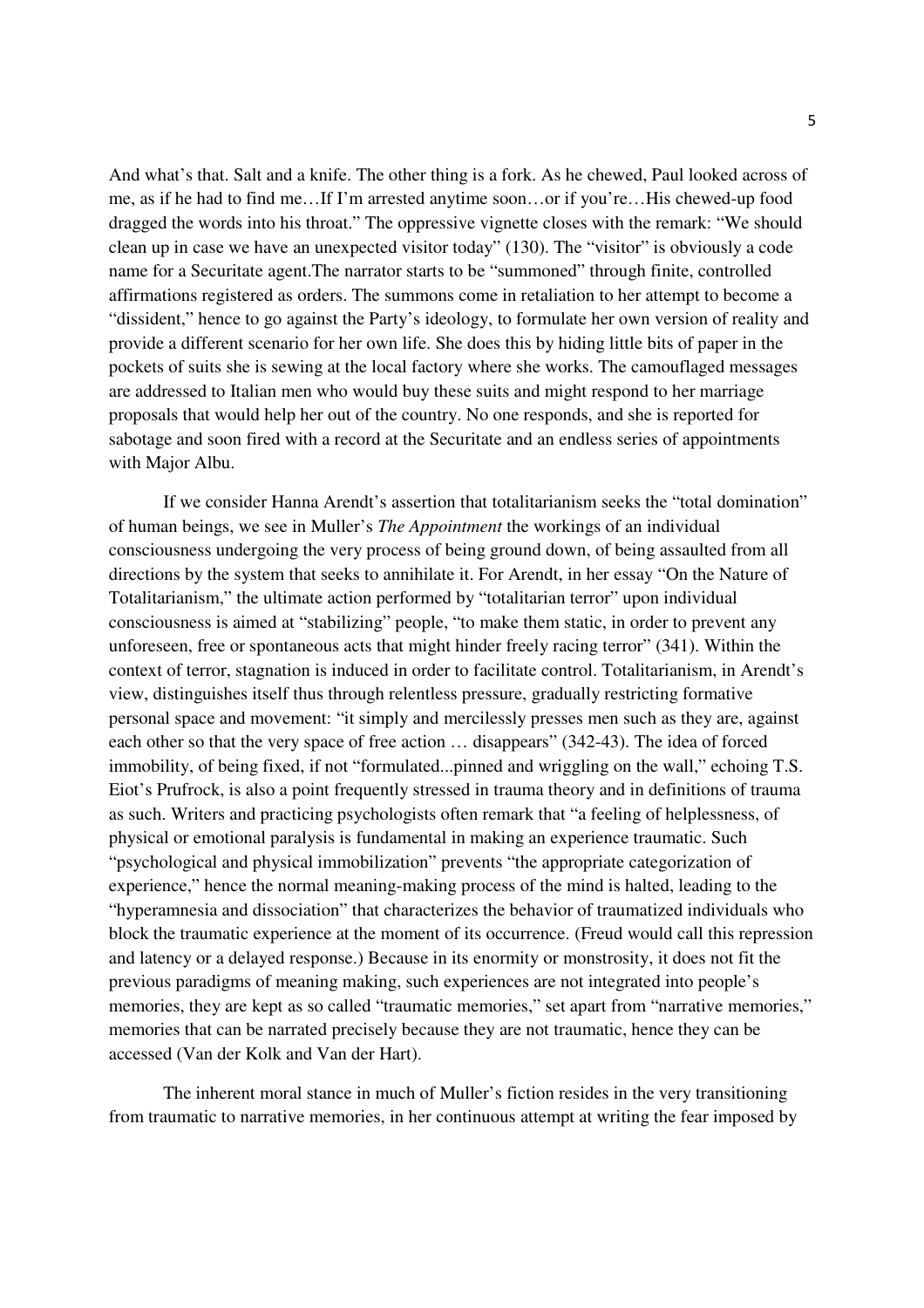surveillance and persecution. In his brilliant analysis of Proust's famous madeleine-evocation in *A La Recherche*, Serge Doubrovsky talks about "the passage from voluntary to involuntary memory," and there is a significance here attached to volition within the act of remembrance that one would like to invoke in reference to Muller's fiction as well. Thus, similarly to Doubrovsky's assertion that in Proust, this transitioning from voluntary to involuntary memory is where "the essential experience of the book is situated, the experience which produces the book," (108), Muller's insistence on articulating traumatic memory is a formative conflict that genders her works. Significantly, this narrative task is accomplished by the very act of writing, a gesture she pointedly distinguished in her Nobel Lecture, from the oral articulation of traumatic experience. In Muller's view, things that "can't be said can be written. Because writing is a silent act, labor from the head to the hand. The mouth is skipped over." Such a transparency accorded to writing does not, nevertheless, make the very act of *writing trauma*, *writing fear* any less difficult since language itself becomes an unruly tool that creates a world of its own, one that remains "parallel to reality." Thus, the lived dimension, the autobiographic origins of the writing evoke a "vicious circle of words" which "imposes a kind of cursed logic on what has been lived." Far from providing a sense of healing, the writing turns into a "pantomime of words" that is "ruthless and restive, always craving more but instantly jaded." Disquieting and turbulent, Muller's language, her surreal textual universe revolves around one single fixed entity that seems to be anchored: the subject of dictatorship, "because nothing can ever again be a matter of course once we have been robbed of nearly all ability to take anything for granted" (Nobel Lecture 21- 22).

 "I've been summoned. Thursday, at ten sharp." This is the very first line of *The Appointment,* and from this introductory moment onwards, everything the narrator relates occurs under the sign of her imminent appointment (9). The feeling of being watched grows gradually more and more pervasive, reflected in Major Albu, the sinister interrogator, whose presence grows larger than life in his victim's imagination. She projects "Albu's mouth looming on the ceiling, gigantic, the pink tip of his tongue tucked behind his lower teeth, and … his sneering voice" (5). Her ongoing ordeal epitomizes what Arendt referred to as the "arbitrariness of terror" and the absolute denial of innocence. Writes Arendt in *The Origins of Totalitarianism*, about "the arbitrariness by which victims are chosen, and for this it is decisive that they are objectively innocent, that they are chosen regardless of what they may or may not have done" (6). Arbitrariness as the defining feature of a totalitarian regime is what Aleksandr Solzhenitsyn describes at length in *The Gulag Archipelago* while talking about "the mechanics of epidemic arrests" in Stalin's Soviet Union. He refers to "the Organs" having "no profound reasons for the choice of whom to arrest and whom not to arrest. They merely had over-all assignments, quotas for a specific number of arrests." Thus, among their victims were people "guilty of nothing," sharing an "universal innocence," which, failed, nevertheless, to save them from years in prison or on the Gulag. Innocence as such stopped functioning as a viable moral category because given the victims' absolute submission to the system, individual actions or thoughts were meant to be completely obliterated.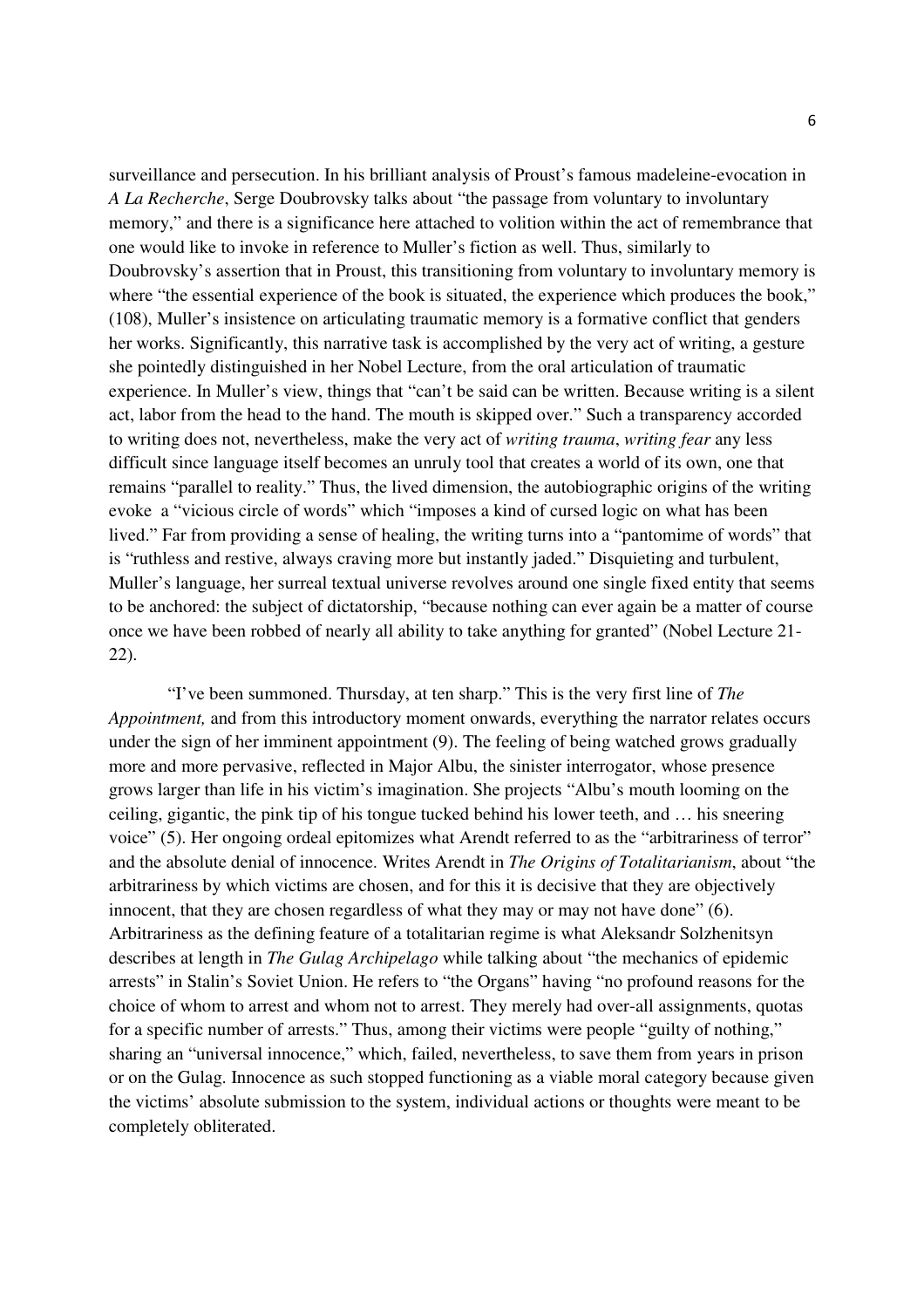Amidst her growing fear and terrified anticipation of her next appointment, Muller's narrator boards a tram towards the place of interrogation. The opening scene of the novel is set at the tramway station with her waiting for the tram to pick her up and transport her through the unidentified city at the early hours of the morning. She has put on a green blouse, one she "inherited from Lilli" and which she calls "the blouse that grows" (15). Dressed in her green blouse that grows, she gains a degree of strength that bolsters her up in the course of her meeting with Major Albu: "At the interrogation I sit at the small table, twisting the button in my fingers and answer calmly, even though every one of my nerves is jangling" (20). Her recurring ordeal becomes bearable through the props she devises in order to maintain a degree of composure and through a connection with the enigmatic Lilli. As her narrative unfolds, it gradually reveals Lilli's identity. The narrator recalls her as a stunningly beautiful friend of hers who fell victim to the regime because she dared to defy it: Lilli was shot dead by the border guard on the Romanian-Hungarian border while trying to flee the country and escape to the West. While still alive, Lilli is different: she stands out in the monochrome world of the regime through her sheer physical beauty, a beauty that assaults the senses, providing a profoundly disorienting aesthetic pleasure: "Lilli's beauty was a given, what your eyes saw wasn't to blame for dazzling them so. Her nose, the curve of her neck, her ear, her knee, in your amazement you wanted to protect them, cover them with your hand, you were afraid for them, and your thoughts turned to death" (35). Lilli is the orphaned daughter of a German soldier who died during WWII when his wife was still pregnant with Lilli. As a grown-up, Lilli carries in her wallet the photo of her father in uniform, a portrait on which "the collar insignia and the front of his cap had been inked over," uneasy tokens of a guilty past (83). The blatancy of Lilli's naive gesture meant to camouflage the past arrests the reading here, this is the *punctum* I identify at this narrative moment because this episode connects to Muller's life: her own struggle with the notion that her father served as an SS soldier during WWII. He did what many other ethnic Germans in Europe, living outside the Wermacht did during the war: they joined the National Socialists.

At the end of the war, in 1945, they were made to pay a catastrophic price, while deported into Soviet labor and concentration camps, mostly in the Ukraine. All German men between seventeen and forty-five and all German women between eighteen and thirty were to be hauled into cattle trains and deported to forced-labor camps in the USSR. It was a silent ethnic cleansing that swept through Europe; the Nazi atrocities seemed to call for and justify such vindictive gestures and the "German war reparations" demanded by Stalin. It is estimated that between 75,000 to 100,000 Germans were taken to the USSR from Transylvania alone in 1945; by the early 1950s, out of the 298,000 Siebenburgen Germans in 1941 in Transylvania, 50,000 disappeared, mostly dying in the camps, while working in mines or on construction sites. In 1951, the communist regime of Ceausescu followed this up with the forced relocation of 45,000 Swab Germans from the Banat into the Baragan, an arid area of Romania, where they were taken overnight and left to build huts out of mud covered with straw or reed. No history book would contain any reference to such post-war developments in Romania; only the post-communist years would lift the silence and allow the memories to resurface. Muller's mother was among those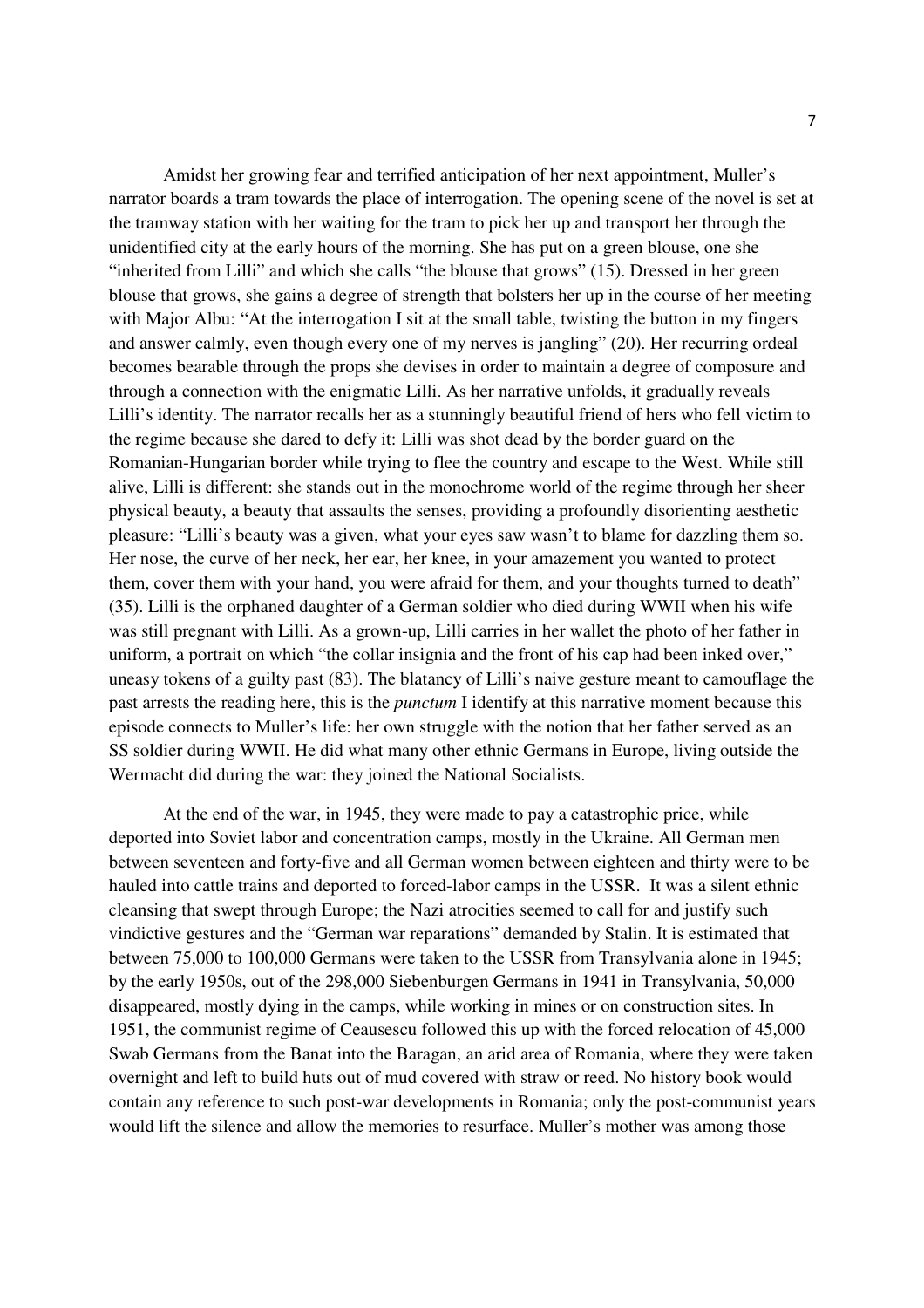deported in 1945 who made it back home. She spent five years in the lager and returned home never to talk about the experience. As Muller notes, "My childhood was accompanied by such stealthy conversations; at the time I didn't understand their content, but I did sense the fear." Can one inherit fear? One can certainly be held responsible for the past across generations, and one can be oppressed by memories transmitted by parents as reflected in Marianne Hirsch's concept of *post-memory* and its inherent burden. Yet how does one handle this "sense of fear" that comes down through parental silence and then one's own fear of a dictatorship? Does one juxtapose fear with fear, learning to distinguish between the two or simply recognize the world as a torturous place with fear built into the very texture of reality?

At a certain moment, the narrator's memory in *The Appointment* is triggered by a song sang by an elderly army officer to Lilli, his young love: "A horse is coming into camp/with a window in its head. Do you see the tower looming high and blue…" The narrator reacts with surprise: "…the idea that he knew the song in the first place cut me to the quick. My grandfather used to sing the same song; he had learned it in the camp…. (Muller 55). The text continues with scattered references all throughout to "the camp." The narrator recalls her grandfather telling her that one night, they, "some four hundred and fifty families" were "herded" to the station, that they rode for two weeks before the train stopped "in the middle of nowhere: "Rows of stakes in dead straight lines, sky above, clay below, with nothing between but the damned crazy thistles." How the thirst became unbearable and how the grandmother started eating mud and how her teeth fell out, then how she went mad and died. The grandfather held out for four years in the camp, in the middle of the steppe, made it back home to return to the memory years later while talking to the narrator, his granddaughter on the eve of her wedding. Stoically, he finishes his recollection on a note of belatedness: "Is there anything he can do about it, said my grandfather. No, there isn't." The moment marks the culmination of terror through a repressive apparatus that has managed to turn the world itself into a concentration camp permeated by an overwhelming sense of lethargy. Life cum concentration camp, realizes the young Teresa in the novel of another writer about communism, Milan Kundera, is "nothing exceptional or startling but something very basic, a given into which we are born and from which we can escape only with the greatest efforts" (136). This greatest of efforts is what Muller's novel is ambivalent about. "A hundred grams of sweet razor blades," her narrator asks while dropping by a small convenience store as she is by now walking towards her appointment with Major Albu towards the end of the book. The last line of the narrative comes at the end of a series of nervous, disjointed passages: "The trick is not to go mad" (214). Instead of offering an easier denouement, the apparent lightness of this final remark is just as "unbearable" as Kundera's notion of being, of existence under totalitarianism. In a world gone mad, tricking the system promises no consolation; the narrator's growing paranoia reflects upon a world with no exit signs, where all questions seem to have a predetermined answer. If "the absolute destruction of persons" is the defining feature of what Achille Mbembe called *death-worlds*, than Muller's fictional evocations of communist Romania qualifies as yet another historical example of *necropower* targeting not just the body but individual consciousness as well (40).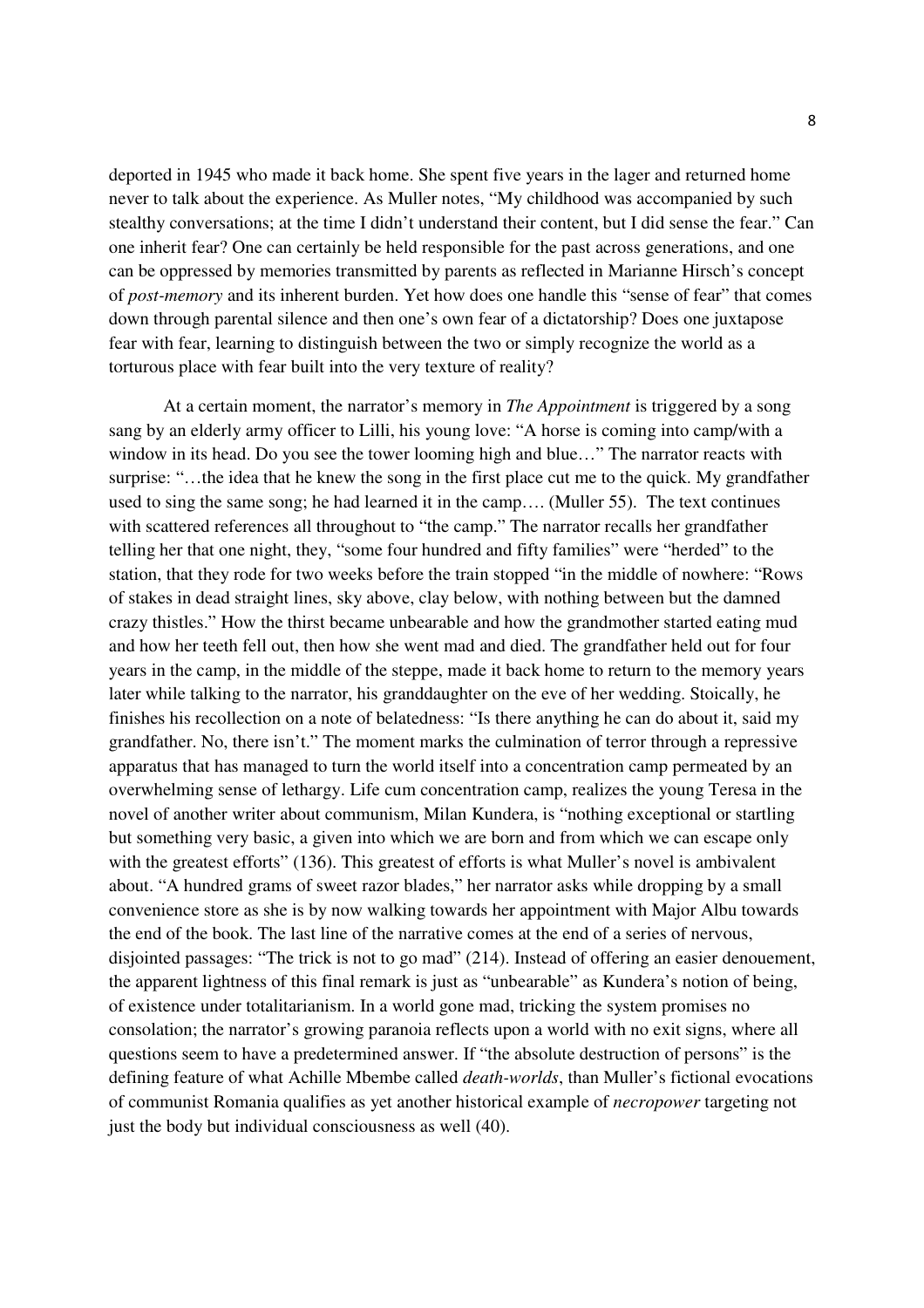## References

- Arendt, Hanna. "On the Nature of Totalitarianism." *Essays in Understanding*. 1930-1954. New York: Schocken Books, 2005.
- *---. The Origins of Totalitarianism.* New York: Harcourt*, 1994.*
- Barthes, Roland. *Camera Lucida*. London: Vintage Books, 2000.
- Doubrovsky, Serge. "The Place of the Madeleine"
- ---. *Fils*, Paris: Gallimard, 1970.
- Fox, Lorna Scott. "Eyes Wide Open." *The Nation*. June 7. 2010.
- Hirsch, Marianne and Leo Spitzer, "'We Would Not Have Come Without You': Generations of Nostalgia." *American Imago* 59:3 (2002): 253-76.Web. 12 Feb. 2012.
- Huntington, Samuel P. *The Clash of Civilizations and the Remaking of World Order*. New York: Simon and Schuster, 2011.
- Kolk, Van der, Bessel A. and Onno Van der Hart. "The Intrusive Past: The Flexibility of
	- Memory and the Engraving of Trauma" in Cathy Caruth ed. *Trauma: Explorations in Memory.* Baltimore: The Johns Hopkins UP, 1995.
- Kundera, Milan. *The Unbearable Lightness of Being*. New York: Harper Collins, 1999.
- Levi, Primo. "The Memory of the Offense" in *The Drowned and the Saved*. New York: Vintage International, 1989.
- Mbembe, Achille. "Necropolitics." *Public Culture*. 15(1): 11-40. 2003.
- Muller, Herta. *The Appointment.* London: Portobello Books, 2011.
- *---. "*Every Word Knows Something of a Vicious Circle. The Nobel Lecture."
- Raynaud, Claudine. "Under Scrutiny: Blueprints for Self-Writing." *Poetics Today*. 22:3. Fall, 2001.
- Said, Edward. *Culture and Imperialism*. New York: Vintage Books, 1994.
- Suleiman, R. Susan. *Budapest Diary: In Search of the Motherbook.* Lincoln: U of Nebraska